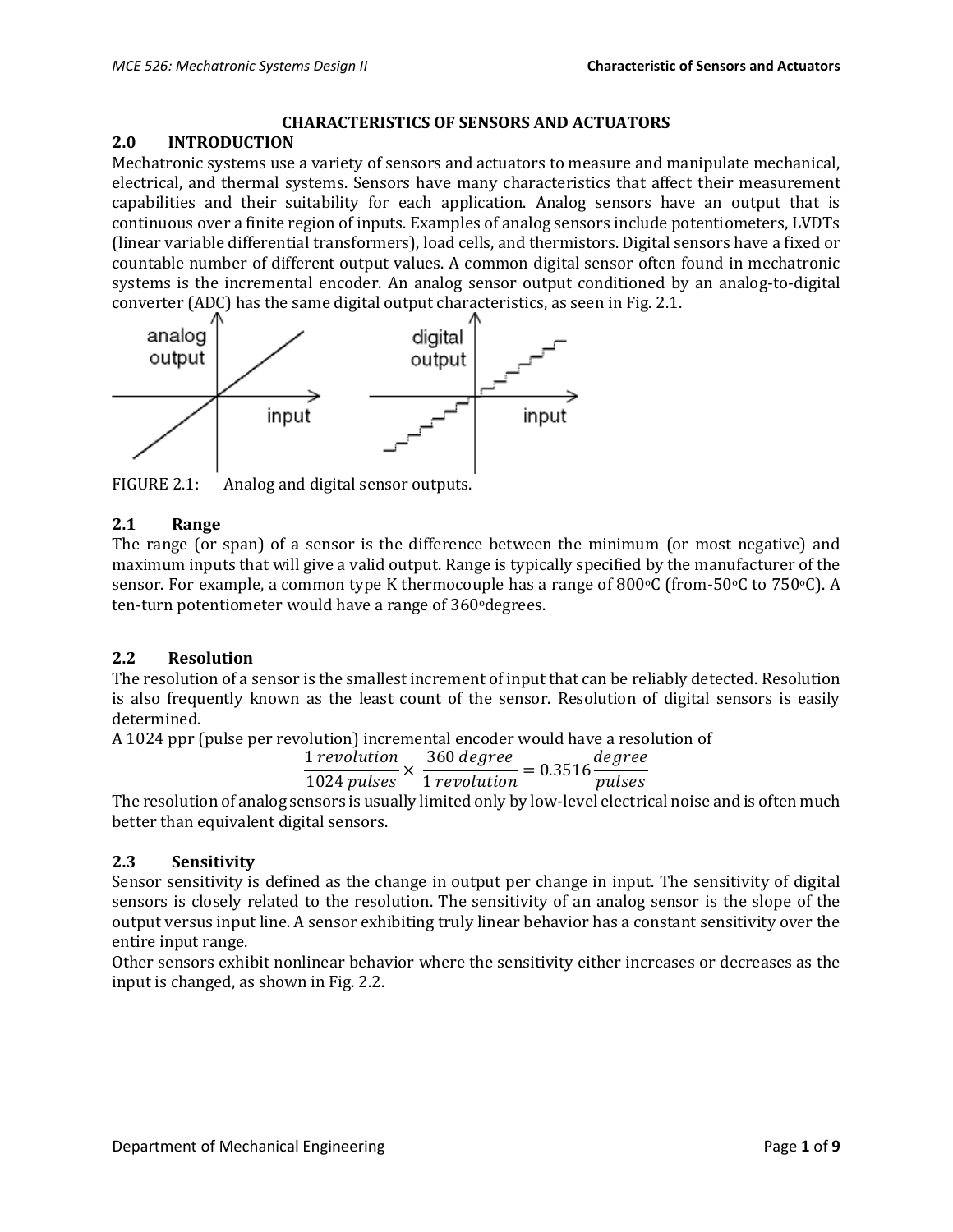

FIGURE 2.2: Sensor sensitivity.

# **2.4 Error**

Error is the difference between a measured value and the true input value. Two classifications of errors are bias (or systematic) errors and precision (or random) errors. Bias errors are present in all measurements made with a given sensor, and cannot be detected or removed by statistical means. These bias errors can be further subdivided into:

- calibration errors (a zero or null point error is a common type of bias error created by a nonzero output value when the input is zero),
- loading errors (adding the sensor to the measured system changes the system), and
- errors due to sensor sensitivity to variables other than the desired one (e.g., temperature effects on strain gages).

## **2.5 Repeatability**

Repeatability (or reproducibility) refers to a sensor's ability to give identical outputs for the same input.

Precision (or random) errors cause a lack of repeatability. Fortunately, precision errors can be accounted for by averaging several measurements or other operations such as low-pass filtering. Electrical noise and hysteresis (described later) both contribute to a loss of repeatability.

## **2.6 Linearity and Accuracy**

The accuracy of a sensor is inversely proportional to error, i.e., a highly accurate sensor produces low errors. Many manufacturers specify accuracy in terms of the sensor's linearity. A least-squares straightline fit between all output measurements and their corresponding inputs determines the nominal output of the sensor. Linearity (or accuracy) is specified as a percentage of full scale (maximum valid input), as shown in Fig. 2.3, or as a percentage of the sensor reading, as shown in Fig. 2.4.

Figures 2.3 and 2.4 show both of these specifications for 10% linearity, which is much larger than most actual sensors.

Accuracy and precision are two terms that are frequently confused. Figure 2.5 shows four sets of histograms for ten measurements of angular velocity of an actuator turning at a constant 100 rad/s. The first set of data shows a high degree of precision (low standard deviation) and repeatability, but the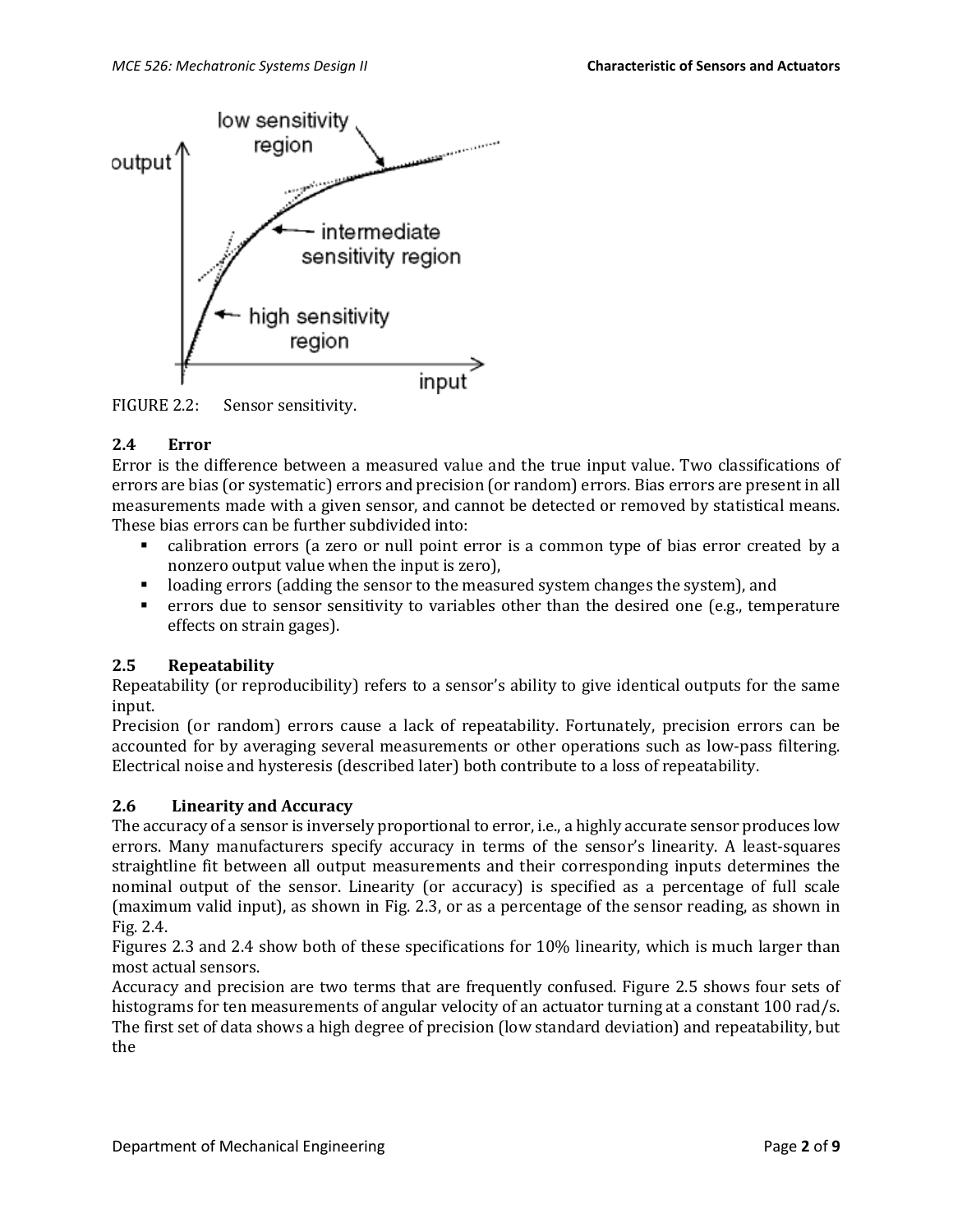

FIGURE 2.4: Linearity specified at reading.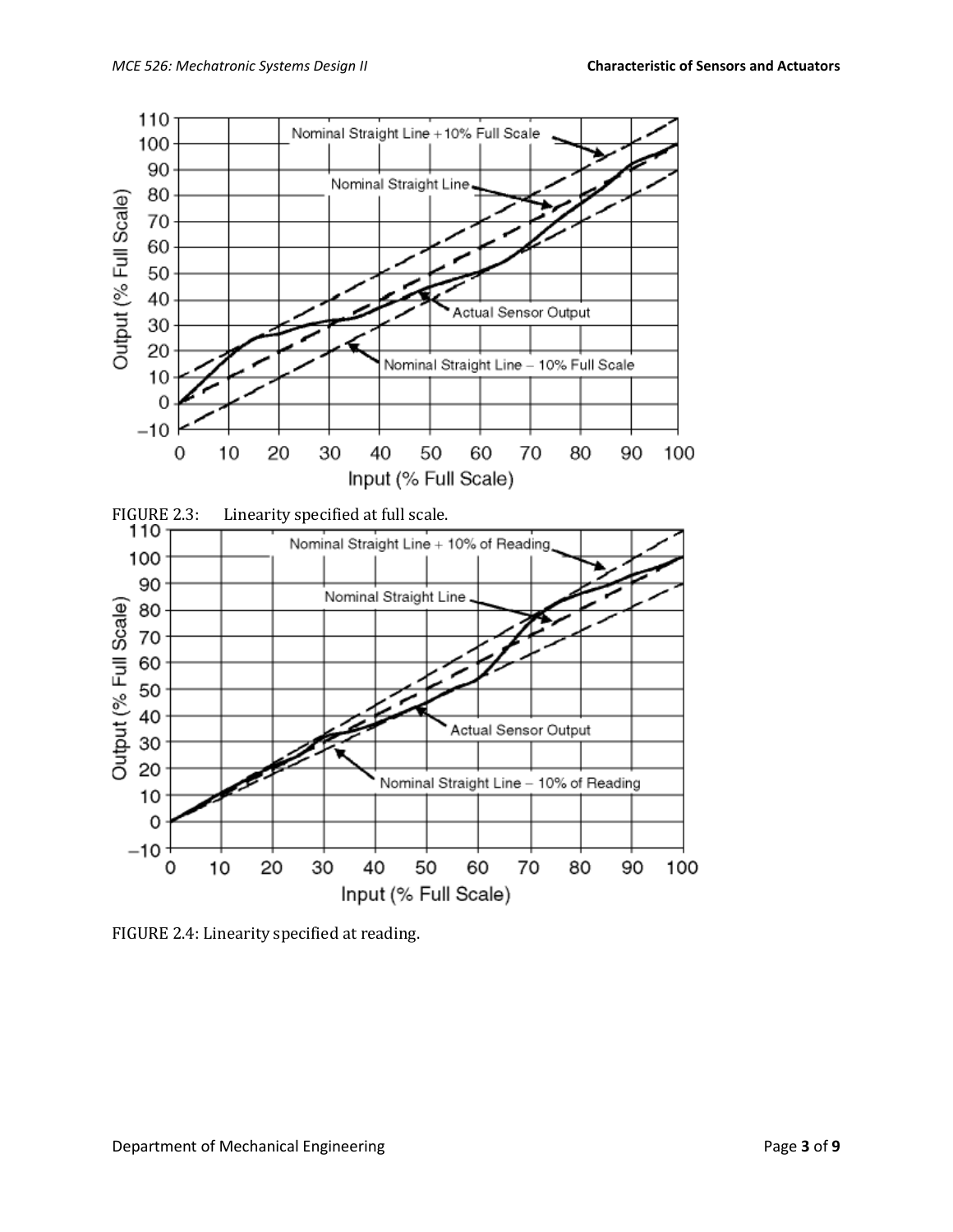

## **FIGURE 2.5**

Examples of accuracy and precision.

average accuracy is poor. The second set of data shows a low degree of precision (high standard deviation), but the average accuracy is good. The third set of data shows both low precision and low accuracy, while the fourth set of data shows both high precision, high repeatability, and high accuracy.

## **2.7 Impedance**

Impedance is the ratio of voltage and current flow for a sensor. For a simple resistive sensor (such as a strain gage or a thermistor), the impedance *Z* is the same as the resistance *R*, which has units of ohms (Ω),

 $Z_R = \frac{V}{I}$  $\frac{V}{I}$  = R

For more complicated sensors, impedance includes the effects of capacitance, *C*, and inductance, *L*. Inclusion of these terms makes the impedance frequency sensitive, but the units remain ohms:

$$
Z_c = \frac{V}{I} = \frac{1}{jcw}
$$
 and  $Z_L = \frac{V}{I} = jLw$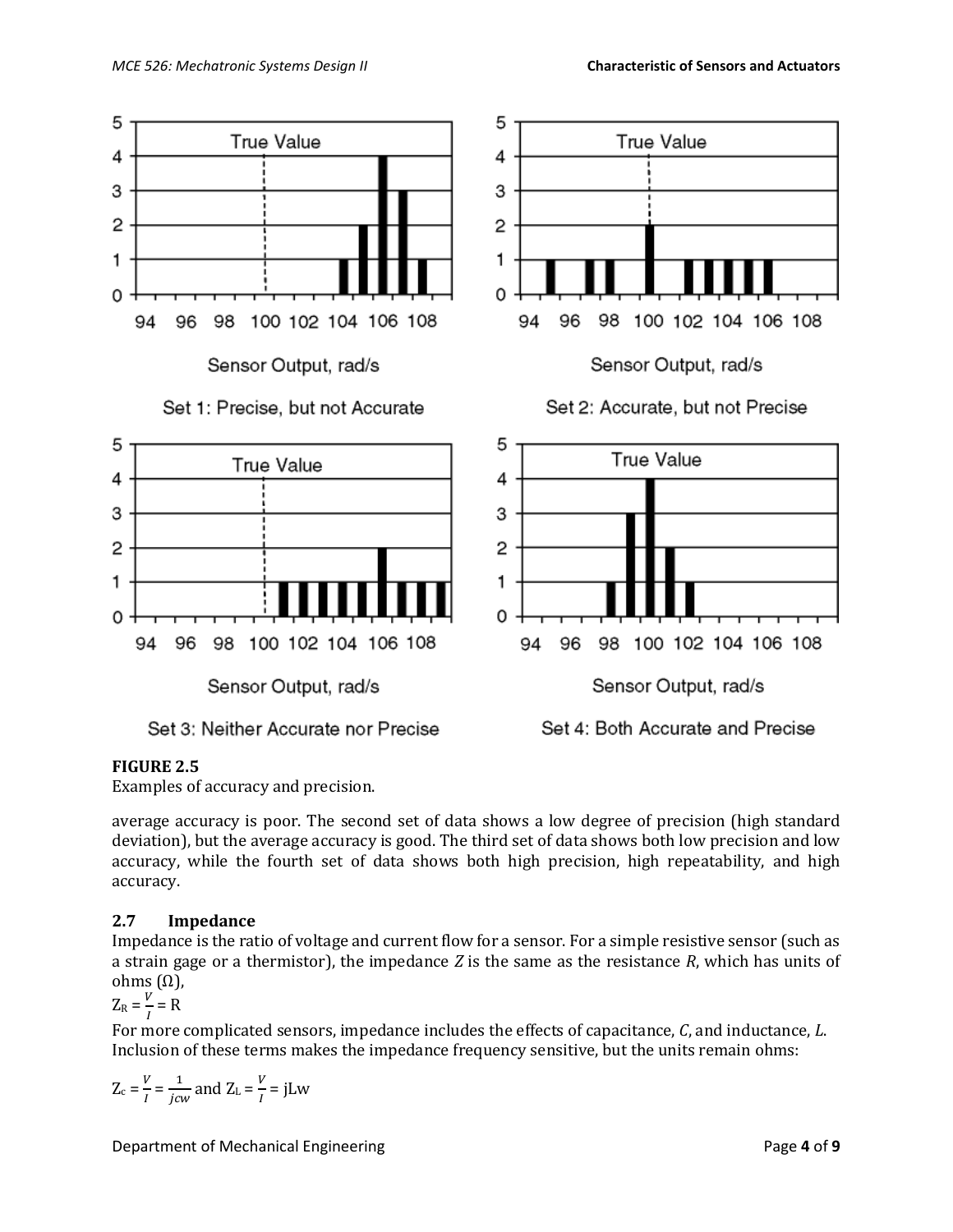where  $\sqrt{-1}$  is the imaginary number and  $\omega$  is the driving frequency. The impedance form is particularly nice for analyzing simple circuits, as parallel and series inductances can be treated just like resistances. Two types of impedance are important in sensor applications: input impedance and output impedance. Input impedance is a measure of how much current must be drawn to power a sensor (or signal conditioning circuit). Input impedance is frequently modeled as a resistor in parallel with the input terminals. High input impedance is desirable, since the device will then draw less current from the source. Oscilloscopes and data acquisition equipment frequently have input impedances of 1 MW or more to minimize this current draw. Output impedance is a measure of a sensor's (or signal conditioning circuit's) ability to provide current for the next stage of the system. Output impedance is frequently modeled as a resistor in series with the sensor output. Low output impedance is desirable, but is often not available directly from a sensor. Piezoelectric sensors in particular have high output impedances and cannot source much current (typically micro-amps or less). Op-amp circuits are frequently used to buffer sensor outputs for this reason. Op-amp circuits (especially voltage followers) provide nearly ideal circumstances for many sensors, since they have high input impedance but can substantially lower output impedance.

#### **2.8 Nonlinearities**

Linear systems have the property of superposition. If the response of the system to input A is output A, and the response to input B is output B, then the response to input C (=input A + input B) will be output C (=output A + output B). Many real systems will exhibit linear or nearly linear behavior over some range of operation. Therefore, linear system analysis is correct, at least over these portions of a system's operating envelope. Unfortunately, most real systems have nonlinearities that cause them to operate outside of this linear region, and many common assumptions about system behavior, such as superposition, no longer apply. Several nonlinearities commonly found in mechatronic systems include static and coulomb friction, eccentricity, backlash (or hysteresis), saturation, and deadband.

## **2.9 Static and Coulomb Friction**

In classic linear system analysis, friction forces are assumed to be proportional to velocity, i.e., viscous friction. With an actuator velocity of zero, there should be no friction. In reality, a small amount of static (no velocity) or Coulomb friction is almost always present, even in roller or ball type anti-friction bearings. A typical plot of friction force vs. velocity is given in Fig. 2.6. Note that the static friction force can assume any value between some upper and lower limit at zero velocity. Static friction has two primary effects on mechatronic systems:

- Some of the actuator torque or force is wasted overcoming friction forces, which leads to inefficiency from an energy viewpoint.
- As the actuator moves the system to its final location, the velocity approaches zero and the actuator force/torque will approach a value that exactly balances frictional and gravity loads. Since static friction can assume any value at zero velocity, the actuator will come to slightly different final resting positions each time—depending on the final value of static friction. This effect contributes to some loss of repeatability in mechatronic systems.



FIGURE 2.6: Static and Coulomb friction.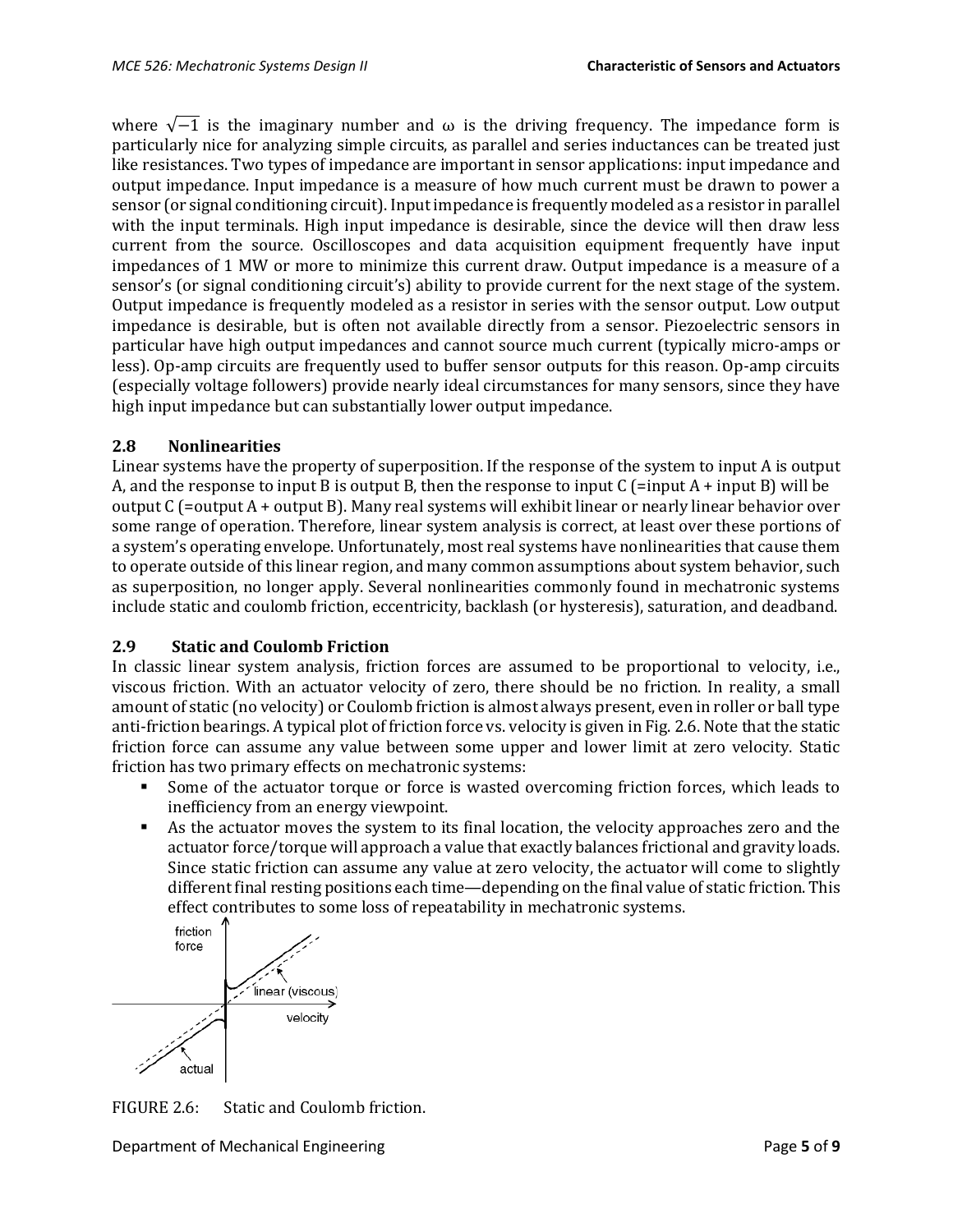## **2.10 Eccentricity**

The ideal relationships for gears, pulleys, and chain drives assume that the point of gear contact remains at a fixed distance from the center of rotation for each gear. In reality, the true center of the gears pitch circle and the center of rotation will be separated by a small amount, known as the eccentricity. Small tooth-to-tooth errors can also cause local variations in the pitch circle radius. The combination of these two effects can lead to a nonlinear geometrical relationship between two gears like that of Fig. 2.7, where the nonlinear behavior is greatly exaggerated for clarity. Eccentricity impacts the accuracy of position measurements made on the input side of the gear pair, as the output gear is not exactly where the sensor measurement indicates.

# **2.11 Backlash**

If two otherwise perfect gears are not mounted on a center-to-center distance that exactly matches the sum of the pitch radii, there will be a small clearance, or backlash, between the teeth. When the input gear reverses direction, a small rotation is required before this clearance is removed and the output gear begins to move. Gear backlash is just one of many phenomena that can be characterized as hysteresis, as shown in Fig. 2.8. Clearance between shafts and bearings can cause hysteretic effects also. Backlash exhibits effects similar to those for eccentricity, i.e., a loss of repeatability, particularly when approaching a measured point from different directions. The gear backlash problem is so prevalent and potentially harmful that many manufacturers go to great lengths to minimize or reduce the effect:

- gears mounted closer together than the theoretically ideal spacing,
- split "anti-backlash" gears that are spring loaded to force teeth to maintain engagement at all times,
- external spring-loaded mounts for one of the gears to force engagement, or
- specially designed gears with anti-backlash features





FIGURE 2.8: Gear backlash.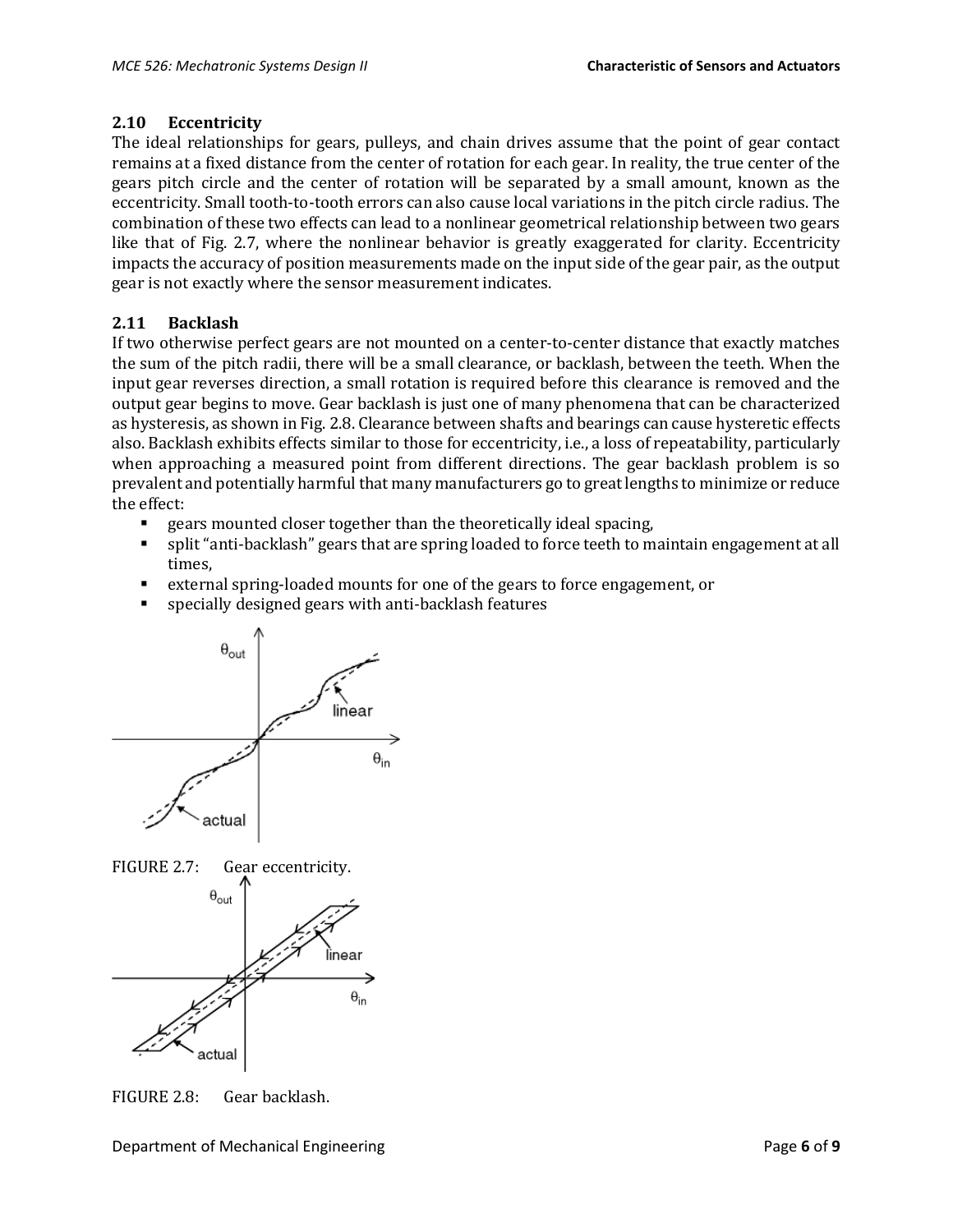## **2.12 Saturation**

All real actuators have some maximum output capability, regardless of the input. This violates the linearity assumption, since at some point the input command can be increased without significantly changing the output; see Fig. 2.9. This type of nonlinearity must be considered in mechatronic control system design, since maximum velocity and force or torque limitations affect system performance. Control systems modeled with linear system theory must be carefully tested or analyzed to determine the impact of saturation on system performance.



FIGURE 2.9: Saturation.

## **2.13 Deadband**

Another nonlinear characteristic of some actuators and sensors is known as deadband. The deadband is typically a region of input close to zero at which the output remains zero. Once the input travels outside the deadband, then the output varies with input, as shown in Fig. 2.10. Analog joystick inputs frequently use a small amount of deadband to reduce the effect of noise from human inputs. A very small movement of the joystick produces no output, but the joystick acts normally with larger inputs. Deadband is also commonly found in household thermostats and other process type controllers, as shown in Fig. 2.11. When a room warms and the temperature reaches the setpoint (or desired value)



FIGURE 2.10: Deadband.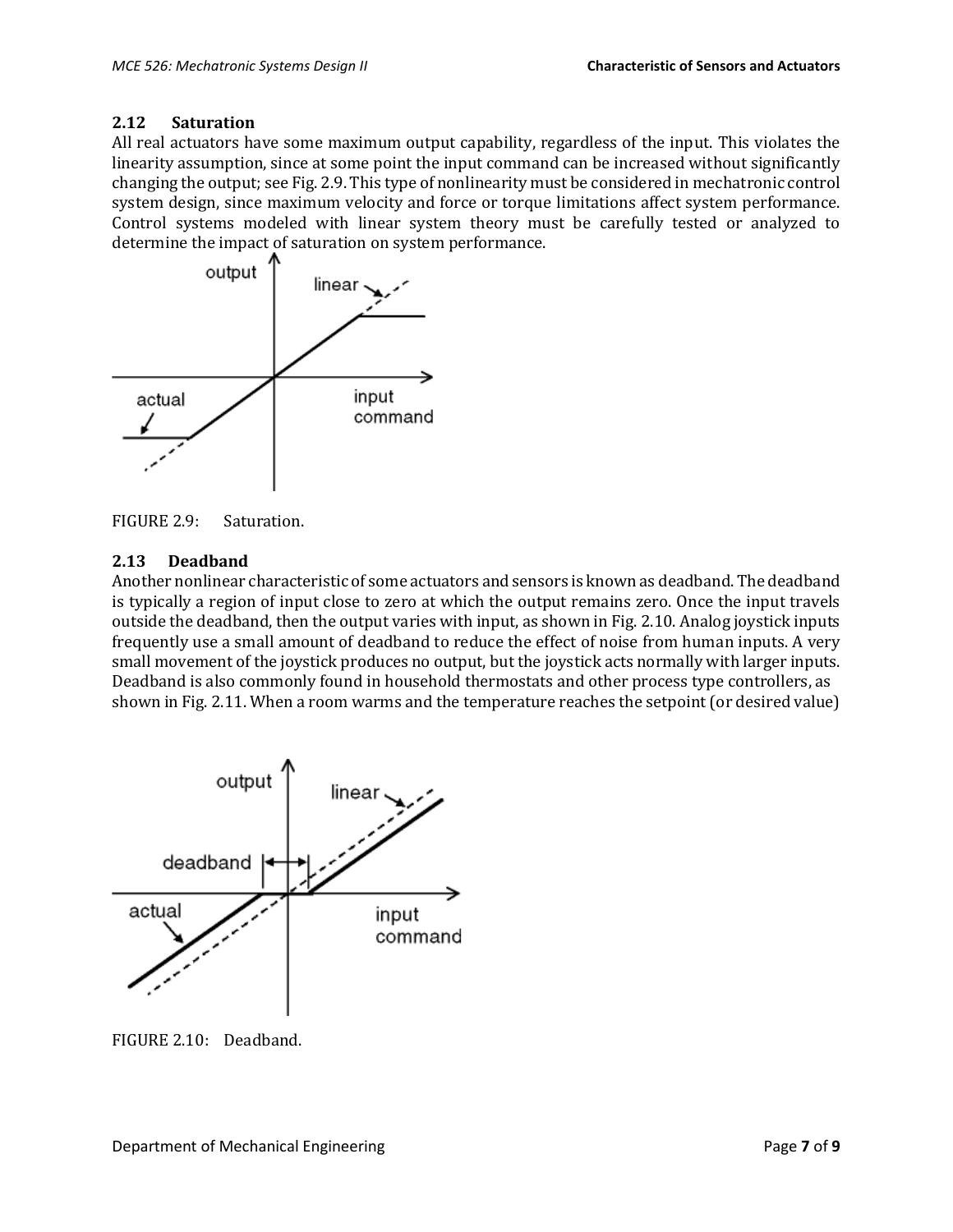

# **FIGURE 2.12**

System stability.

on the thermostat, the output remains off. Once room temperature has increased to the setpoint plus half the deadband, then the cooling system output goes to fully on. As the room cools, the output stays fully on until the temperature reaches the setpoint minus half the deadband. At this point the cooling system output goes fully off.

#### **2.14 System Response**

Sensors and actuators respond to inputs that change with time. Any system that changes with time is considered a dynamic system. Understanding the response of dynamic systems to different types of inputs is important in mechatronic system design. The most important concept in system response is stability.

The term stability has many different definitions and uses, but the most common definition is related to equilibrium. A system in equilibrium will remain in the same state in the absence of external disturbances.

A stable system will return to an equilibrium state if a "small" disturbance moves the system away from the initial state. An unstable system will not return to an equilibrium position, and frequently will move "far" from the initial state.

Figure 2.12 illustrates three stability conditions with a simple ball and hill system. In each case an equilibrium position is easily identified—either the top of the hill or the bottom of the valley. In the unstable case, a small motion of the ball away from the equilibrium position will cause the ball to move "far" away, as it rolls down the hill. In the stable case, a small movement of the ball away from the equilibrium position will eventually result in the ball returning, perhaps after a few oscillations. In the third case, the absence of friction causes the ball to oscillate continuously about the equilibrium position once a small movement has occurred. This special case is often known as marginal stability, since the system never quite returns to the equilibrium position.

Most sensors and actuators are inherently stable. However, the addition of active control systems can cause a system of stable devices to exhibit overall unstable behavior. Careful analysis and testing is required to ensure that a mechatronic system acts in a stable manner. The complex response of